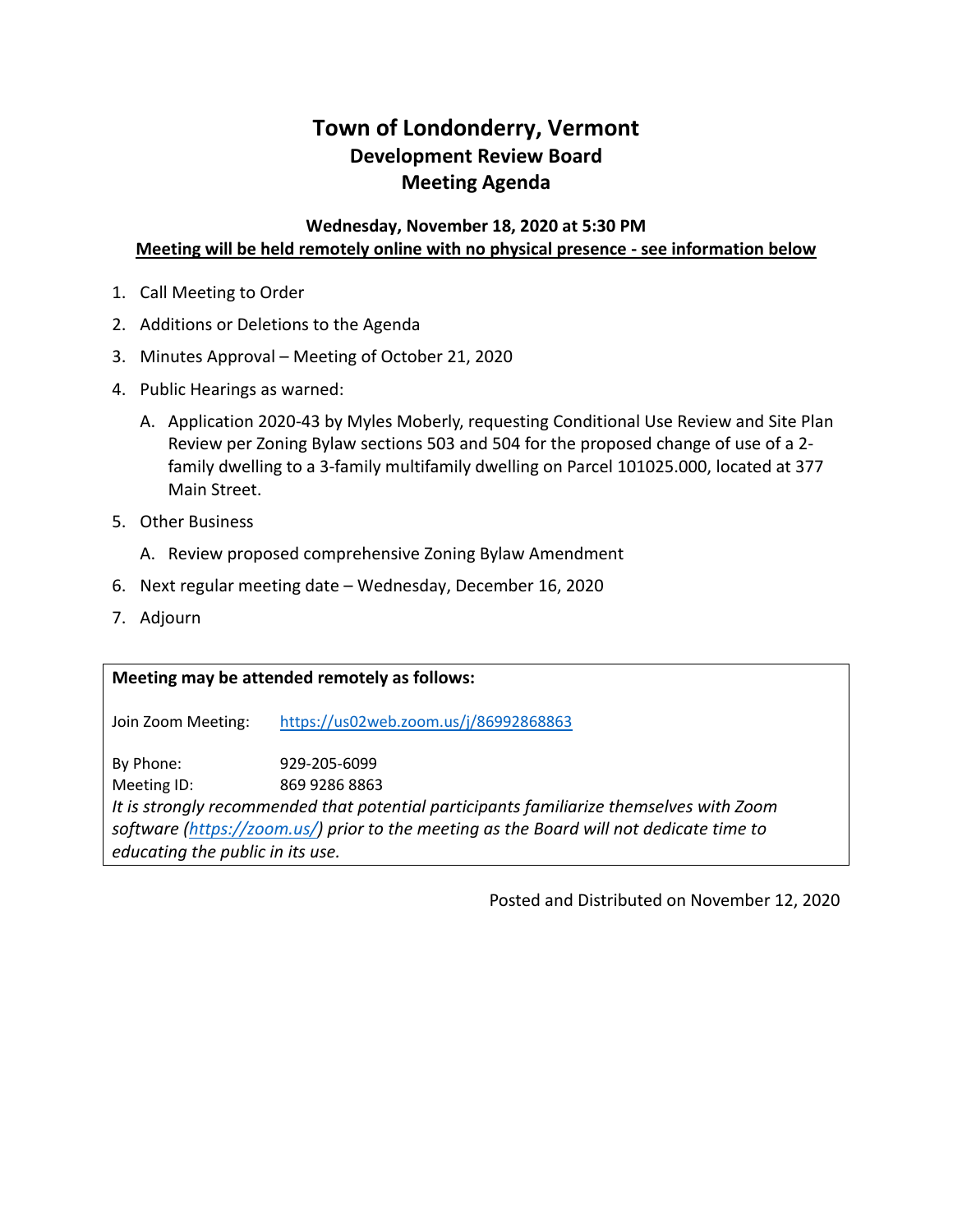## **Town of Londonderry, Vermont Development Review Board**

### **Regular Meeting Minutes Wednesday, November 18, 2020**

## *Note: This meeting was held remotely online with no physical presence – all attendees participated by video or phone, per the instructions provided in the public hearing notice and in the agenda posted in advance of this meeting, as indicated within these meeting minutes.*

**Board Members Present:** Esther Fishman Chair, Denis Pinkernell Co-Chair, John Lancaster, Chris Laselle, Bob Maisey. **Absent:** Paul Abraham, Terry Hill

**Others in Attendance:** Town Officials: Shane O'Keefe, Zoning Administrator, and Sharon Crossman, Assistant to the Zoning Administrator, Myles Moberly Owner of the Subject Property, Andie Fusco Real Estate Agent for Owner, Heather Stevenson, P. McKechnie, potential buyer of Subject Property and Tom Walsh, observing as property owner with an application in process.

- 1. **Call the meeting to order.** At 5:35 pm, Development Review Board (the Board) Chair Esther Fishman (the Chair) called the online meeting to order and read a prepared script describing the authority to hold an entirely online meeting and the procedures to be followed by Board members and others in attendance, depending on their mode of participation.
- 2. **Additions or deletions to the agenda** (to occur as Other Business). None
- 3. **Minutes Approval.** Denis Pinkernell made a motion, seconded by John Lancaster, to approve the minutes of the October 21, 2020 DRB meeting. The motion passed unanimously.
- 4. **Public Hearing.** At 5:38 pm, the Chair opened the public hearing for Application 2020-43 by Myles Moberly requesting Conditional Use Review and Site Plan Review per Bylaw Section 503 & 504 for proposed Change of Use from a 2-family dwelling to a 3-family multifamily dwelling on Parcel 1011025.000 at 377 Main Street. She asked the Applicant to describe the proposed project.

Myles Moberly (Owner) stated that during recent legal preparation to sell his property as a 3-family dwelling, he learned that it was instead considered a 2-family dwelling, although he has known there to be 3 dwelling units since the time his father purchased it in 2003. He said he went to great lengths to establish proof that the property has been "as is" for over 15 years which would constitute "grandfathering," but found no such acceptable evidence, so chose to request Change of Use approval to avoid further debate and delay with closing on the pending sale as soon as possible.

As to the Board's further questions, the Owner confirmed that there are 5 existing parking spaces, and the septic system has recently been examined and determined to be in proper working order. He added that the State Fire Marshall has completed and signed off on applicable safety standards for the 3 dwelling units and agreed to submit a copy of the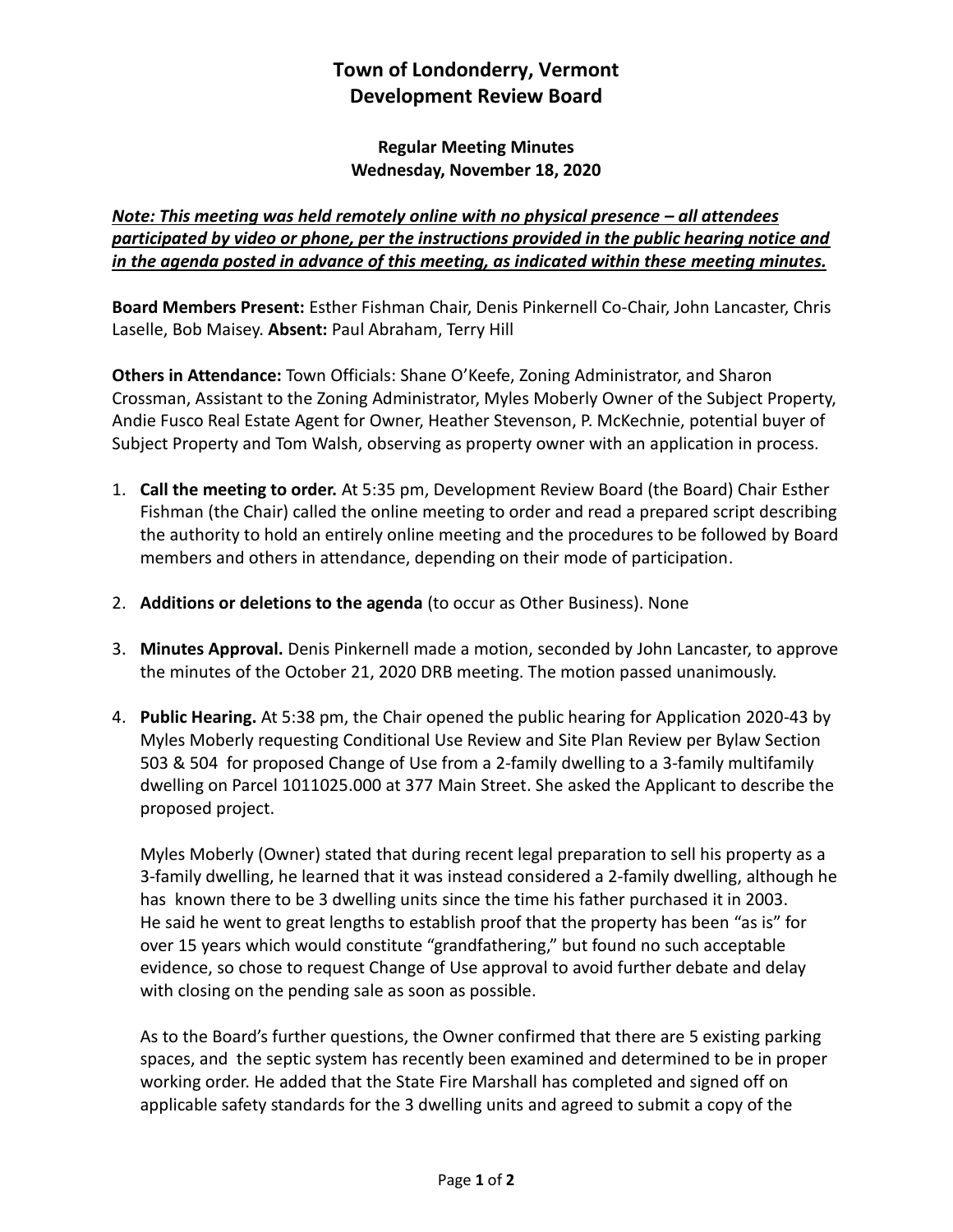report to the Town as soon as he receives the original.

Shane O'Keefe stated that he also spent considerable time searching for permit records for the subject property and found no evidence to support the Owner's assertion that it had been established a 3-family dwelling for 15 years or more, necessitating the application for Change of Use in order to correct the permit deficiency for clear title.

No one else joined the meeting to speak for or against Application 2020-43. Hearing no other comments, the Chair advised the Owner/Applicant that the Board would deliberate in private later in the evening and deliver its written decision within 45 days, as required by State statute. The hearing was closed at 6:04 pm and the Applicant left the meeting.

- 5. Denis Pinkernell requested that deliberative session occur prior to the review of the Bylaw draft. There being no objection from other Board members, the Chair recessed the meeting at 6:07 pm in order to privately conduct deliberations on Application 2020-43.
- 6. At 6:19 pm the Board discontinued deliberations and resumed the regular meeting agenda.
- 7. **Review proposed comprehensive Zoning Bylaw amendment – continued from 10/21/2020.** The Chair announced that Paul Abraham was unable to appear and complete the discussion of his comments and suggested edits to Version .02 the of the proposed Bylaw amendments dated June 16, 2020. Starting at item Page 3-77, the Board discussed the remainder of Paul's list. O'Keefe offered to complete insertion of all potential edits proposed by Abraham and discussed by the Board into the draft Bylaw as a "red-lined" version to eventually be submitted to consultant Brandy Saxton of PlaceSense for consideration and incorporation into the final draft document as appropriate.
- 8. **Adjourn:** At 7:11 pm, the Chair made a motion to adjourn, seconded by Chris Laselle, which passed unanimously.
- 9. **Next meeting:** December 16, 2020 at 5:30 PM.

*Respectfully submitted,*

*Sharon Crossman*

*Approved on December 16, 2020.* 

*\_\_\_\_\_\_\_\_\_\_\_\_\_\_\_\_\_\_\_\_\_\_\_\_\_\_\_\_\_\_\_\_\_\_\_\_\_* 

Esther Fishman, Chair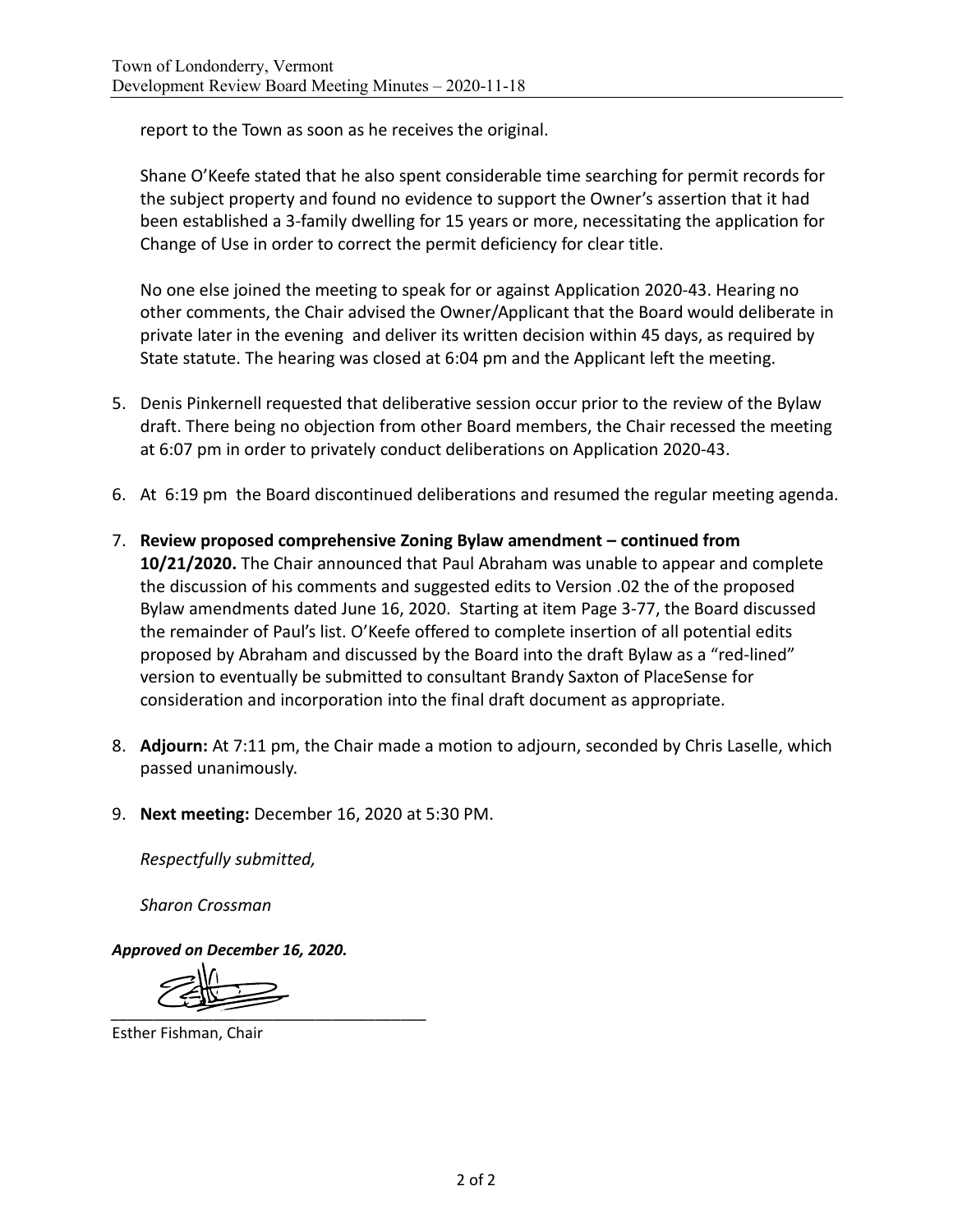Town of Londonderry, Vermont Development Review Board

## **Findings of Fact and Notice of Decision Application 2020-43 Property of Myles Moberly Parcel 101025.000 at 377 Main Street November 30, 2020**

## **INTRODUCTION AND PROCEDURAL HISTORY**

- 1. This proceeding involves Application 2020-43 by Myles Moberly (Owner) requesting Change of Use from a 2-family dwelling to a 3-family multifamily dwelling, after-the-fact, requiring Site Plan Review and Conditional Use Review per Zoning Bylaw Sections 503 and 504 for Parcel 101025.000 located at 377 Main Street, within the Village Residential (VR) Zoning District (the "Subject Property").
- 2. The application for Site Plan Review and Conditional Use Review was received by the Zoning Administrator on 10/12/2020 and 10/16/2020.
- 3. On 10/16//2020 the Zoning Administrator deemed the application "Complete" and referred the application for Site Plan Review and Conditional Use Review to the Development Review Board (the Board).
- 4. Copies of all documents referenced above are available at the Londonderry Town Office.
- 5. On 10/ 28/2020, notice of a public hearing to be held by the Board was posted at the following places:
	- a. The Londonderry Town Clerk's office.
	- b. The Londonderry Post Office.
	- c. The South Londonderry Post Office.
	- d. Main Street at property line of subject parcel.
- 6. The Notice of Public Hearing included information regarding the possibility for a change in the venue of the meeting to a means of remote electronic access as allowed by 1 V.S.A. Section 312(a)(2) due to the ongoing COVID-19 health emergency, and advised that the most current information on remote meeting participation could be obtained within at least 48 hours of the meeting by contacting the Town Office or checking the Town website [www.londonderryvt.org](http://www.londonderryvt.org/)
- 7. On 10/28/2020, a copy of the notice of public hearing was mailed to the Applicant/Owner and owners of properties adjoining the Subject Property as listed on the Certificate of Service.
- 8. On 10/28/2020 a notice of a public hearing was published in the *Vermont Journal*.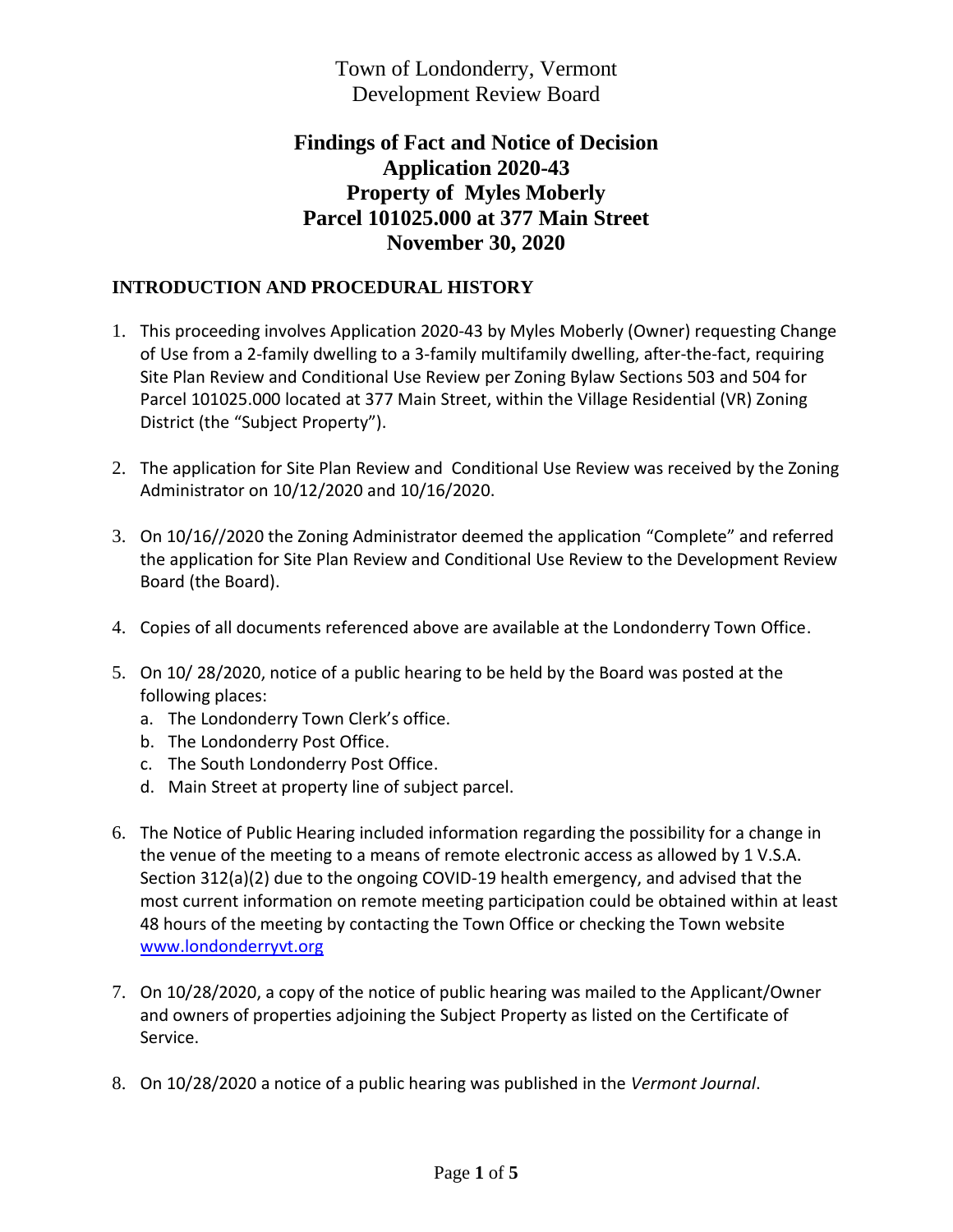- 9. On 11/12/2020, the agenda for the 11/18/2020 Board meeting was properly posted and distributed via email to the Board members and the applicants, and the agenda included information on how the public could participate electronically or by phone.
- 10. The application was considered by the Board at a public hearing opened on 11/18/2020. This hearing was held remotely online as Zoom Meeting ID 869 9286 8863. All attendees participated by video or phone, per the instructions provided in the public hearing notice.
- 11. Present over the course of the proceedings were the following members of the Board: Esther Fishman (Chair), Denis Pinkernell (Vice Chair), John Lancaster, Chris Laselle, and Bob Maisey. Others in attendance during the public hearing were Myles Moberly Owner of the Subject Property, Andie Fusco Real Estate Agent for Owner, Heather Stevenson, P. McKechnie, potential buyer of Subject Property and Tom Walsh, observing as property owner with an application in process.
- 12. During the course of the hearing, the following exhibits (available at the Town Office) were submitted and/or referenced for the record:

Exhibit 1. Zoning Permit Application 2020-43 and associated attachments received 10/12/2020 and 10/16/2020, including Site Development Plan Checklist, Site Plan Review Application Worksheet, Conditional Use Review Application Worksheet, Site Plan and aerial view of the existing structure as situated on the subject parcel.

Exhibit 2. Land Use Application Review Form dated 10/16/2020, issued to the Applicant by the Zoning Administrator, indicating Zoning Permit Application 2020-43 was complete and referred to the Development Review Board as required in order to proceed with after-the fact consideration for Change of Use from a 2-family to 3-family multifamily dwelling on the Subject Property.

- 13. On 11/18/2020 the Board opened a public hearing on Application 2020-43. Myles Moberly, Owner, participated by video to discuss the requested Change of Use from a 2-family dwelling to a 3-family/multifamily dwelling, after-the-fact.
- 14. In response to questions from the Board, the Owner testified as follows:
	- a. During recent legal preparation to sell the property as a 3-family dwelling, the Owner learned the property was considered a 2-family dwelling, due to lack of proof of the date certain that the third unit was created.
	- b. The subject property was inherited in 2009, from the Owner's father who purchased it in 2003. The Owner said he understood since the beginning (2003) that the dwelling included 2 first-floor apartments, an "in-law" apartment and 3 separate entrances. Regarding parking, he stated there are 2 spaces on left (west) side of structure – one of which is an attached garage - and 3 spaces on the right (east) side - all approximately setback approximately 20 feet from property line.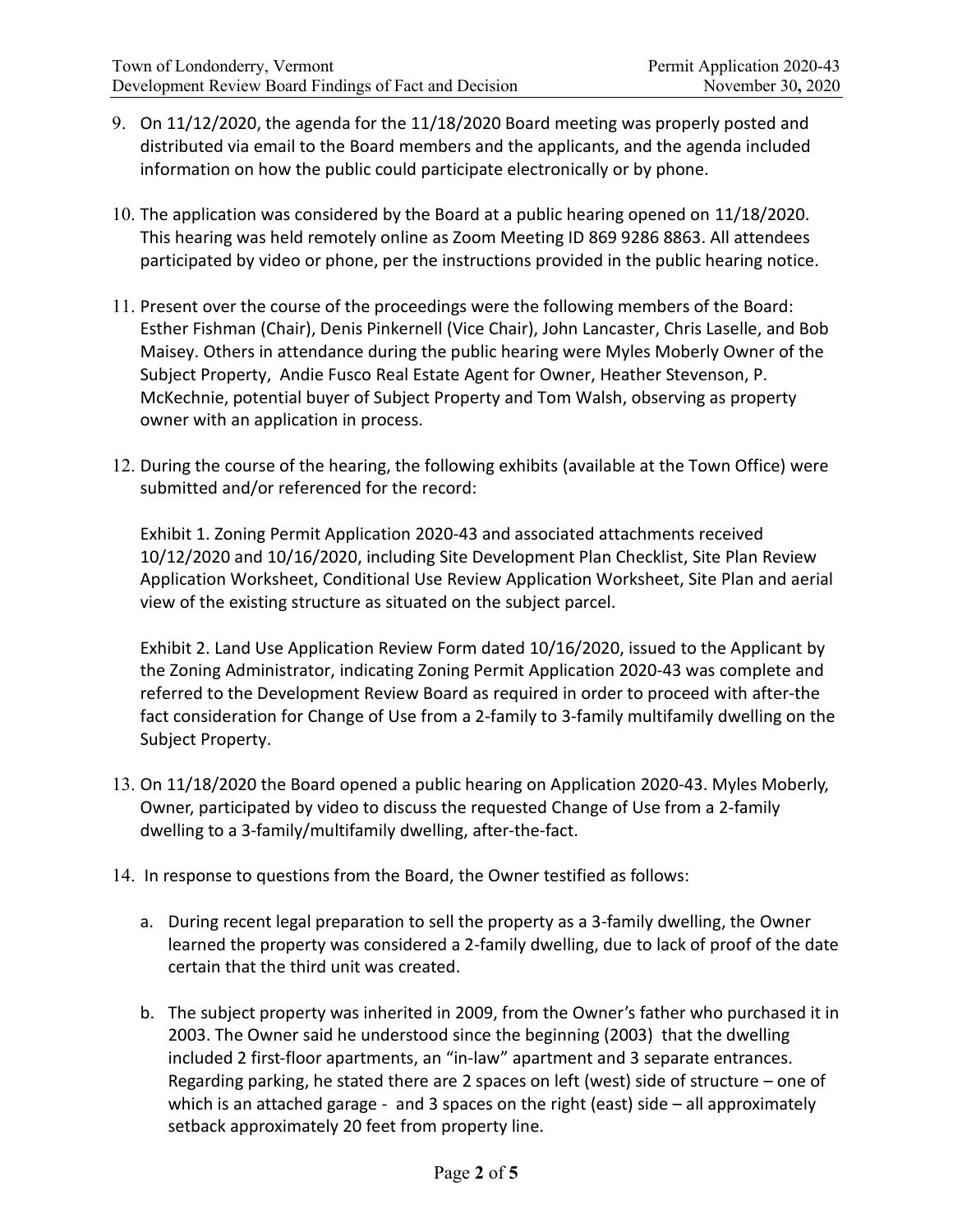- c. The Owner was notified by the Zoning Administrator that with evidence that the property was in use as a 3-family dwelling for at least 15 years, the property could be considered "grandfathered" and in compliance with local zoning bylaws. After considerable effort, the Owner found no information or physical evidence to confirm that the 3-family dwelling was ever permitted for this use, or that it could be considered "grandfathered," despite it being "as is, as long as he's known it," which is at least 16 years. He added that if he had known that permits were missing, he would have willingly applied for them.
- d. Rather than continuing to debate or appeal the Zoning Administrator's decision that "grandfathering" cannot be applied in this case, the Owner requests approval for Change of Use to rectify the permit deficiency so he may proceed with the sale of the property as soon as possible.
- e. In closing, he added that the VT Fire Marshall has approved occupancy to all 3 units and signed off regarding all State requirements. He agreed to submit a copy of the report to the Town as soon as he receives the original. He also confirmed that the septic system, located between the dwelling and Main Street, has recently been examined and determined to be in proper working order by Uncle Bob's Septic.
- 15. In response to the Owner's testimony, Zoning Administrator Shane O'Keefe stated the following:
	- a. He received a standard request for a "Bianchi Letter" verifying zoning compliance prior to sale of the subject property and conducted an exhaustive research to determine local zoning conformance, however, he found no evidence or permit of record, internally or externally, indicating that the dwelling had ever been permitted to expand from a 2 family to a 3-family dwelling.
	- b. O'Keefe stated that the 2009 Bylaw in effect defines multi-family dwellings explicitly, noting that 2- family dwellings are Permitted (P) in the VR zone, but multi-family dwellings require Conditional Use (CU) review by DRB per Section 503 Conditional Use requirements.
	- c. O'Keefe said he had no doubt the Owner is being truthful, but he had no way to determine the use occurred more than 15 years ago which would, by State law, constitute "grandfathering" of the current use of the subject property. Accordingly, he recommended that the Owner request site plan and conditional use review for the Change of Use as allowed in the Bylaw.
	- d. In response to the Owner's testimony regarding the septic system, O'Keefe stated that he attempted to find State permits for the septic system and found none. With no record, he presumes no permit was issued or required, so the system, known to be modified prior to 2007, is therefore grandfathered by the State.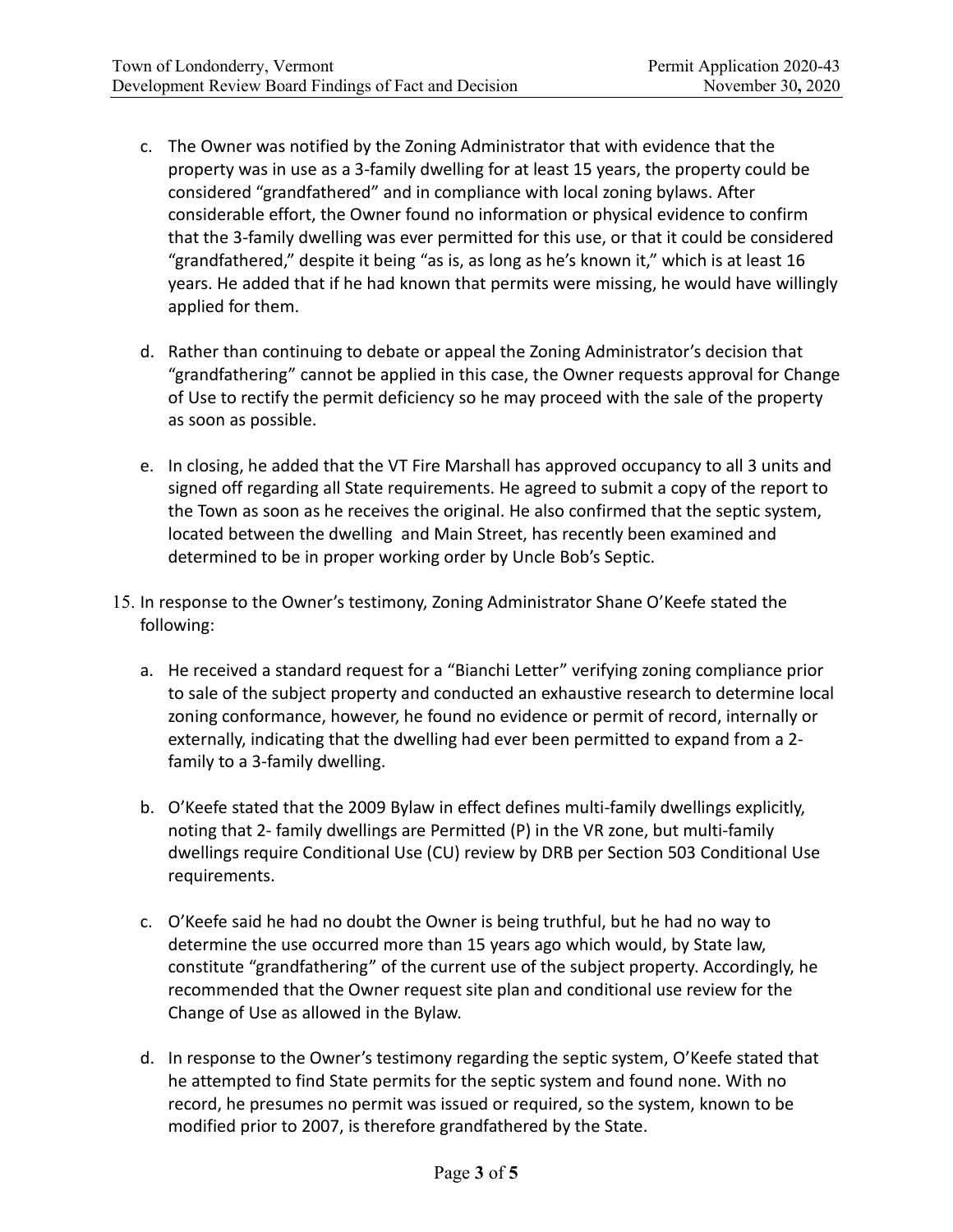- 16. The Board discussed the applicable standards of Sections 503 and 504 regarding traffic safety and character of the neighborhood. Regarding the potential safety risk of tenants backing out into Main Street, Board member Denis Pinkernell stated he travels past the Subject Property in both directions every day and notes ample visibility in both directions. Board member John Lancaster, who is an abutter to the Subject Property, stated that he has seen no change in the neighborhood in the last 16 years, other than more traffic overall on Main Street and most vehicles moving too fast despite speed limits.
- 17. No one else responded, appeared or spoke, for or against the application.
- 18. On 11/18/2020, the Board closed the public hearing and announced that deliberations would occur in private later in the evening and that their Findings and Decision would be delivered within the requisite 45 days from the close of the hearing on this date, per 24 VSA 4464 (b).

### **FINDINGS**

Based on the application, testimony, exhibits and other evidence, the Board makes the following findings:

- 1. The Subject Property is a 0.5 +/- acre parcel located at 377 Main Street, referred to as Parcel 101025.000, and described in a deed recorded in Book 60, Page 104 of the Londonderry Land Records (Exhibit 1 above).
- 2. The Subject Property is situated in the Village Residential (VR) zoning district, as described on the Town of Londonderry Zoning Map on record at the Londonderry Town Clerk's Office and Section 201 of the Bylaw.
- 3. The Owner requests after-the-fact approval for Change of Use of an existing 2-family dwelling to a 3-family multi-family dwelling on the Subject Property.
- 4. The proposed Change of Use is subject to Zoning Bylaw Section 503 Conditional Use Review and Section 504 Site Plan Review (including Site Plan Review) as determined by the Town of Londonderry Zoning Administrator (Exhibit 2 above).
- 5. Based on the testimony of the Owner, the Zoning Administrator and relevant comments of two individual Board members, the Board finds no issue or conflict with specific conditions of the applicable standards for the Change of Use as requested.
- 6. The Board finds that, as presented by Application 2020-43 and all associated materials provided and the testimony presented at the public hearing, the change of use from a 2 family to 3-family dwelling on the Subject Property, after-the-fact, can meet the applicable standards specified in Zoning Bylaw Sections 503 and 504, subject to certain conditions.